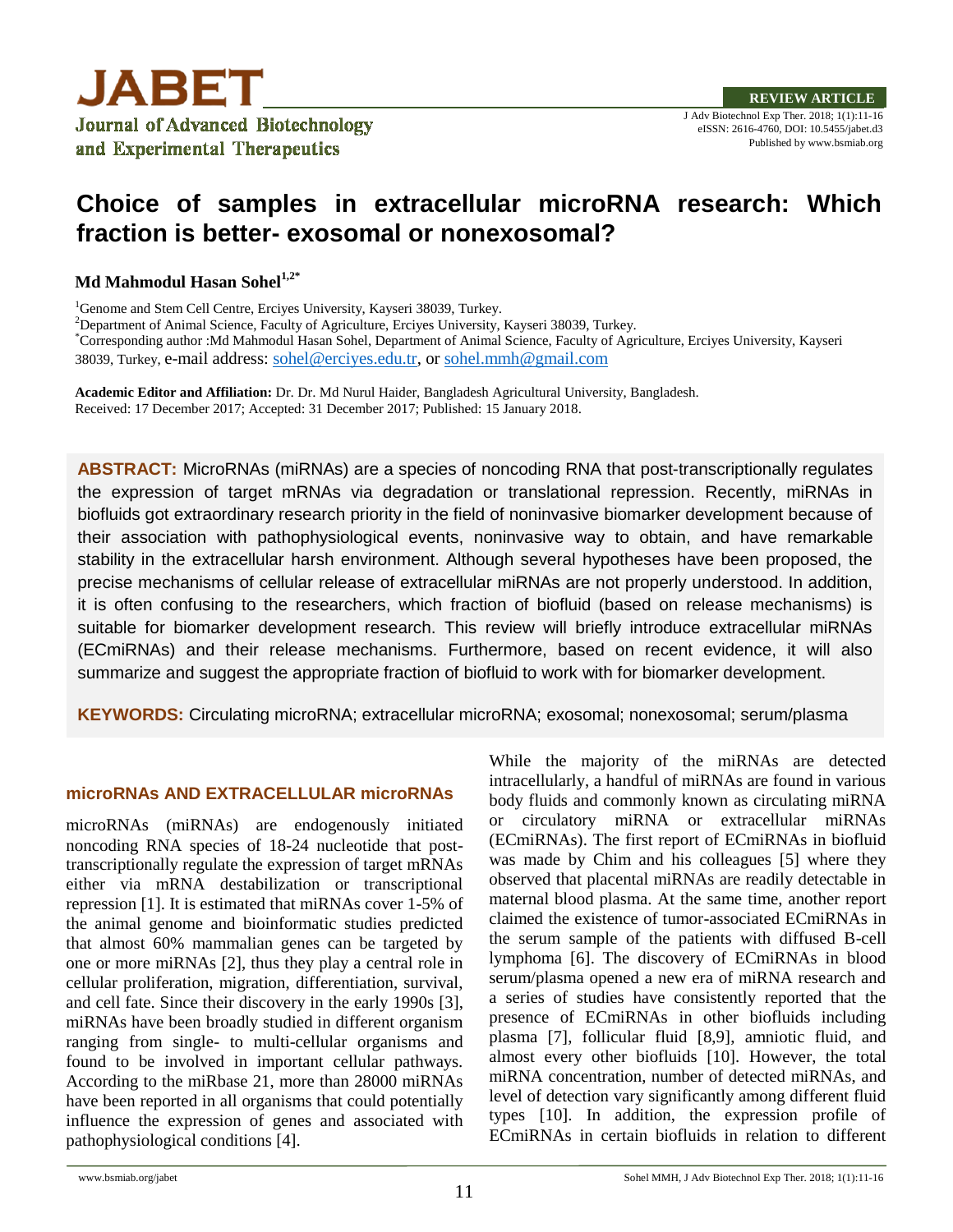pathophysiological conditions indicates that ECmiRNAs could be selectively released from healthy cells [11–13] and has a great potential to serve as biomarkers to assess the pathological conditions.

### **CHARACTERISTICS OF ECmiRNAs**

ECmiRNAs have distinct characteristics which are completely absent in cellular miRNAs. For instance, the introduction of cellular or synthetic miRNAs in plasma or any other fluid results in rapid degradation (within few minutes) and the addition of denaturing solution protect exogenous miRNAs from degradation by inactivating RNase activity in plasma [14]. In contrast, ECmiRNAs can stay for a long time in circulation or other biofluids without degradation and exhibit a higher level of resistance against the activity of high endogenous RNase indicating that ECmiRNAs avoid RNase activity by wrapping themselves with some protective manner [15]. While cellular miRNAs are susceptible to the unusual conditions like low or high pH, boiling, and prolonged storage time, ECmiRNAs showed remarkable stability under such conditions. In addition, ECmiRNAs are detectable in qRT-PCR after multiple freeze-thaw cycles (even up to 10 cycles) whereas cellular miRNAs start their signals after few freeze-thaw cycles [14,16]. In addition, Mitchell and his colleagues reported that a 24 h incubation of ECmiRNAs derived from serum at room temperature could not affect the specific expression patterns in qPCR [17]. In addition, Chen and colleagues reported that ECmiRNAs isolated from serum showed resistance against the treatment of RNase A, compared to other endogenous RNAs [15]. Majority of the serum derived ECmiRNAs are considerably expressed after being subjected to 3 h or overnight RNase treatment, on the other hand, large RNA species including 18s/28s rRNA, β-actin, GAPDH, and U6 degraded and showed no expression [15].

Although the release mechanism and remarkable stability of ECmiRNAs in bio-fluids are poorly understood, several hypotheses have been proposed to explain the mechanism. Nucleoprotein bound existence of RNAs is one of the earliest theory where the DNA fraction of the complex binds with RNA to form a DNA-RNA heterodimer [18]. Unexpectedly, a couple of years later, it has been reported that the protection and existence of RNA molecules in plasma or serum probably due to the binding with lipoprotein complex or lipid molecules, not with the DNA fraction of nucleoprotein [19].

### **MODE OF RELEASE OF ECmiRNAs**

The mechanism of remarkable stability of ECmiRNAs in biofluids provoked us to speculate that these miRNAs are encapsulated by some manners to avoid degradation. Interestingly, exosome-mediated release, existence, and transport of miRNAs and mRNAs in cultured cells have reported shortly before the discovery of ECmiRNAs [20] which strongly suggests the hypothesis of the release of ECmiRNAs through extracellular vesicles. The membranes of extracellular vesicles are impermeable to RNase and this can keep the encapsulated miRNAs safe from degradation in the presence of high RNase activity in serum/plasma. Therefore, vesicles encapsulated release and existence of miRNAs in extracellular environment explained elegantly the remarkable stability of ECmiRNAs [21]. Later, Hunter and his colleagues reported that purified human peripheral blood microvesicles contain miRNAs [22] which further reinforce the theory of microvesicles encapsulated miRNAs in the extracellular environment.

Extracellular vesicles are a combination of a heterogeneous population of exosomes and microparticles (shedding vesicles). Exosomes are homologous small vesicles (50-90 nm) [23], whereas microparticles/microvesicles (MVs) are lipid vesicles that are <1 μm in diameter and are secreted into extracellular environment by different types of cells and platelets [24]. While exosomes are generated via endocytic recycling pathway (inward budding), MVs are produced from plasma membrane via outward budding and fission. Thus, the membrane composition of MVs is much similar to the plasma membrane of their parent cells. Hence the membrane composition of MVs is predominantly depended on the cell of origin [25]. In the following years, several studies reported the existence of miRNAs in various biofluid in association with either exosomes [12,23] or microvesicles [26,27].

In 2011, the vesicle-enwrapped release and existence of miRNAs were hugely challenged when independent two groups claimed that a large fraction of ECmiRNAs exists in the cell culture media [14] and in human plasma [28] that are outside of shedding vesicles and exosomes. In addition, authors claimed that only 10% of ECmiRNAs are released in plasma through vesicles and potentially 90% of them are associated with protein complexes [28]. Furthermore, when size-exclusion chromatography was used to complete separation of vesicles from protein complex, it showed that most of the ECmiRNAs are ribonucleoprotein complex associated and only a few miRNAs are predominantly associated with microvesicles [28]. It is important to note that all mature miRNAs become associated with the AGO protein families during their intracellular synthesis process [2]. Therefore, it is logical to think that ECmiRNAs could exist with AGO protein, particularly AGO2 protein, in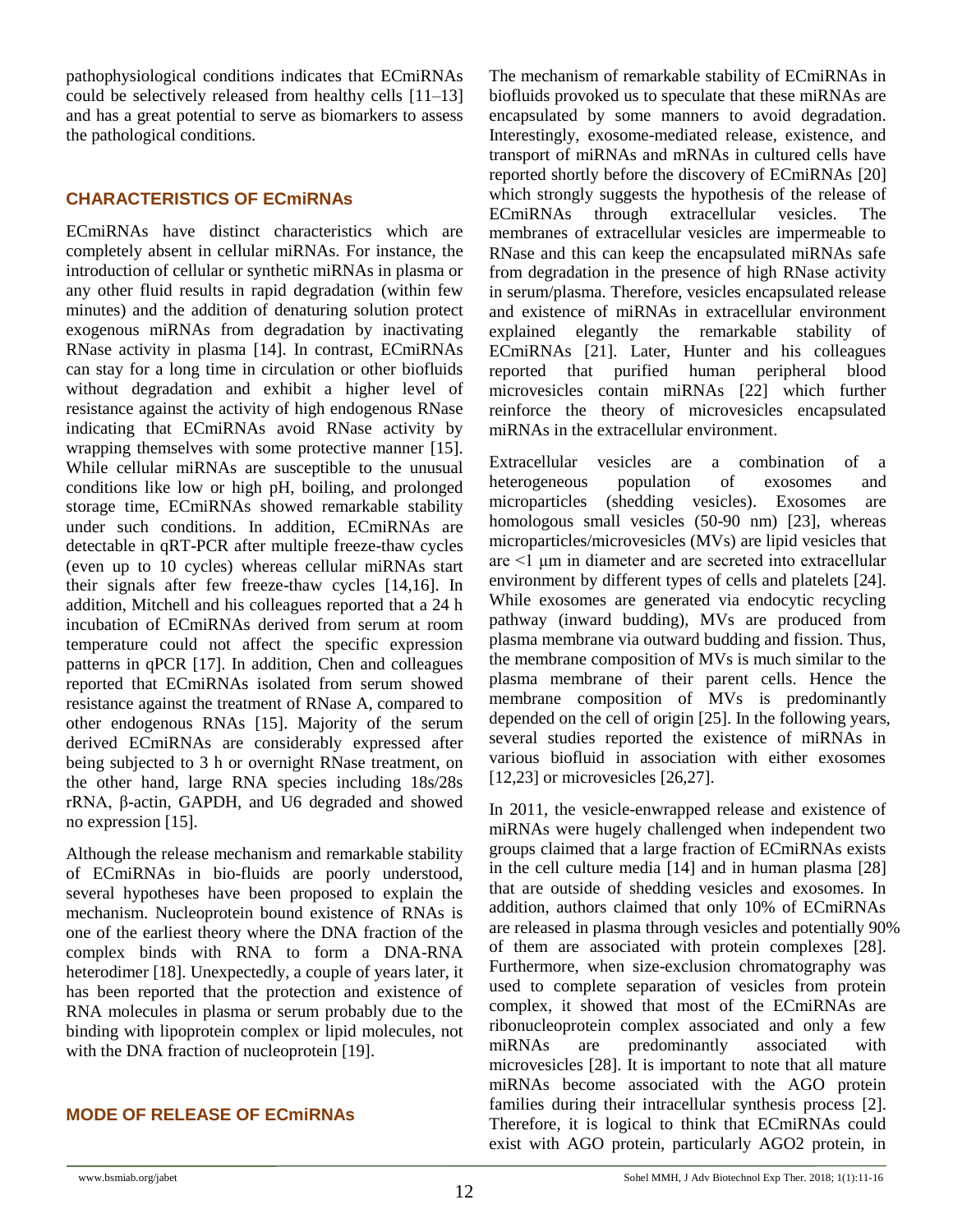

**Figure 1:** Biogenesis and extracellular release of miRNAs. Mature miRNAs bind with protein complex (primarily AGO2) either to form RISC complex or released in the extracellular environment. They can also be loaded to exosomes and released. Similarly, EC miRNAs can be encapsulated via microvesicles or bind with HDL and released from cells to the extracellular environment. This figure is adapted from [4].

the extracellular environment. In addition, it has been known for a long time that AGO2 proteins are remarkably stable in nuclease- and protein-rich environment which also explained the stability of protein complex associated ECmiRNAs [14]. Later, Gallo and colleagues reported that several miRNAs including miR-16 and miR-92a were detected in the pellet of ultracentrifuges serum samples while they are barely detected in the supernatant [29]. It was unexpected because Arroyo and colleagues reported that miR-16 and miR-92a were predominantly associated with nucleoprotein [28]. The difference in the results of two groups may be due to the differences in the sample processing, isolation, and data normalization method.

In the following years of ECmiRNA discovery, accumulated studies have reported that ECmiRNAs are packaged into apoptotic bodies [30], high-density lipoprotein (HDL) particles [31], microvesicles [22], exosomes [23], and AGO2 proteins [28]. A pictorial representation of release and existence of extracellular miRNAs in biofluids are presented in Figure 1. The inclusion of apoptotic body associated miRNAs in ECmiRNA category is questionable due to its size (comparable with the size of cellular debris and platelets). In addition, in the commonly used protocol for ECmiRNA isolation, during the sample processing step, apoptotic bodies are removed with cell debris in the initial ultracentrifugation step. Thus, this fraction of ECmiRNAs is overlooked and understudied.

### **CHOICE OF SAMPLES FOR ECmiRNA RESEARCH**

Soon after the discovery of ECmiRNAs, they received an utmost research priority due to their potential as a noninvasive biomarker and to understand the disease pathogenesis. Therefore, much of the efforts in profiling ECmiRNAs in various biofluid is involved in investigating the expression patterns of ECmiRNAs and correlates them with different physiological status and disease progression. Despite the widespread interests in developing biomarkers based on ECmiRNAs, heterogeneity among the results in different studies have been observed and hence the use of ECmiRNAs as reliable and reproducible biomarker remain in infancy [4]. The contributing factors in the variation in results can be both preanalytical and analytical. Preanalytical factors are starting material, methods of collection, processing, RNA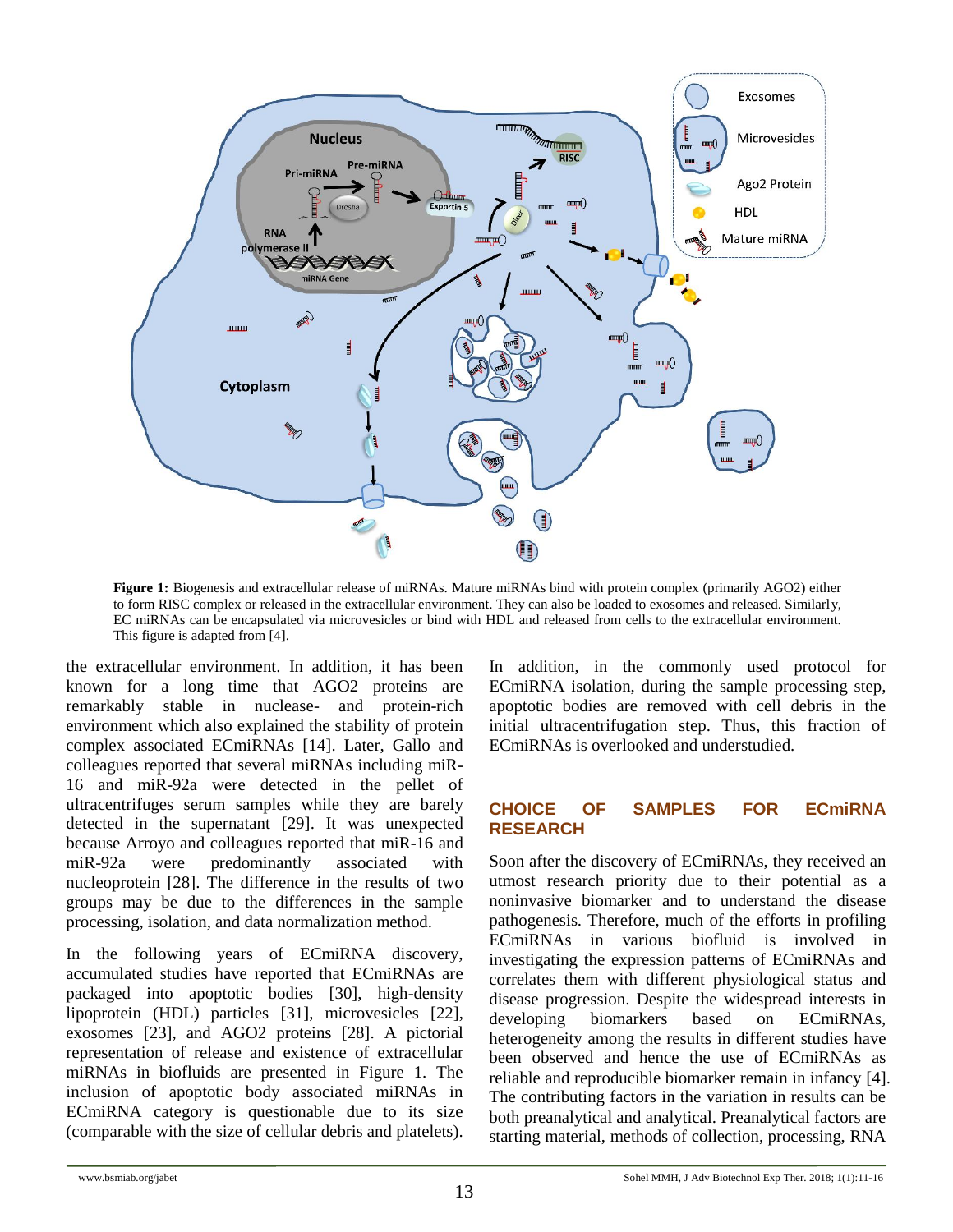extraction, and expression analysis. The source and composition of these biofluids are quite different; therefore, the processing and isolation methods need to be changed/adopted according to the origin of biofluids. Thus, to avoid the variation in the results of ECmiRNA research, a standardized protocol should be followed from sample collection to data analysis [4].

One of the major points to be considered in ECmiRNA research is the choice of sample or starting materials. For instance, when ECmiRNAs are quantified from circulation, a critical decision should be made that is which fraction will be the starting material- whole blood or sera or plasma? Essentially, we must discard whole blood from the list as it contains cellular fractions (white and red blood cells) [32]. The basic difference between serum and plasma is the absence or presence of clotting factors, respectively. Both plasma and serum are used for ECmiRNA research. If plasma is the starting choice, ethylenediaminetetraacetic acid (EDTA) is the better choice over heparin as it is known as PCR inhibitor. Although many studies investigated plasma and serum side-by-side and found no or little difference in ECmiRNA quantification [15], consistently higher concentrations were found in serum samples [33]. Similarly, cellular contribution in other biofluids should be discarded before subjected to ECmiRNA expression analysis. This could be achieved by using a centrifugation step at  $25,000 \times$  g for 30 min [12]. In addition to cellular fraction, the centrifugation step removes the cellular debris, apoptotic bubbles, and fractions of large macroparticles.

Now, in the cell-free centrifuged biofluid, ECmiRNAs can be existed by two means such as exosomal and nonexosomal (includes microvesicles, AGO2 protein, and HDL).When AGO2 protein-coupled ECmiRNAs are kept for several weeks in cell lysates without protease inhibitors, it showed no degradation. This clearly suggests that the protein complex associated ECmiRNAs may simply derive from the passive release of cytosolic components during cell death [14]. HDL and LDL can carry a pure population of ECmiRNA in biofluids [31] and their functional relevance has been demonstrated in themodel organism [34] and human [35]. However, it is not entirely clear that HDL coupled ECmiRNAs are selectively and actively released from the donor cells and spontaneously taken up by the recipient cells. Therefore, it is clear that nonexosomal ECmiRNAs are the result of nonspecific and passive release from the cells and may not be the better choice for the biomarker study.

Exosome formation and release is a tightly coordinated and complex process which is orchestrated by enzymatic activation and energy in the form of adenosine triphosphate (ATP) [36], and the expression patterns of exosomal ECmiRNAs(Exo-miRs)obtained from culture media and various bio-fluids derived from bio-fluids are different from their cell of origin suggesting there might be an active selection mechanism for exosome release and their contents. In contrast to nonexosomal ECmiRNAs, exosomal ECmiRNAs (Exo-miRs) are released from viable cells and can be taken up by the recipient cells and modulate the expression of genes [12] and trigger functional effects [20,37], however, the sorting and secretion of Exo-miRs are not fully understood. Pegtel and colleagues demonstrated the potential of Exo-miRs to facilitate viral infection [37] while Sohel and colleagues showed the gene expression modulation capacity of follicular fluid derived Exo-miRs in the recipient cells [12]. Many other studies have further indicated that miRNAs can be transported to the recipient cells via exosomes and could facilitate the cellto-cell communication *in vitro* [20,38] and *in vivo* [39]. Exo-miRs are particularly important in cancer biomarker development. The main reason behind this is- cancer cells, in a given microenvironment, constitutively secrete exosomes to mediate cell-cell communication with same neighboring cells (autocrine manner), with different neighboring cells (paracrine manner), and with distant cells (endocrine manner) [40]. Therefore, much of the efforts were made in developing cancer biomarkers using Exo-miRs whereas nonexosomal ECmiRNAs were overlooked.

ECmiRNAs are the new celebrity of miRNA research where Exo-miRs dominating the field. The specific expression pattern of Exo-miRs in various biofluids is distinctly associated with various pathophysiological conditions. Thus, Exo-miRs have the great potential in biomarker development and perhaps, in future, Exo-miRs will be routinely used for therapeutic purpose. Indeed, among all ECmiRNAs, Exo-miRs are released from viable cells and have the ability to modulate the biological function in recipient cells, thus, the exosomal fraction of biofluid is always beena better choice over nonexosomal fraction for biomarker development and/or therapeutic study.

## **CONFLICT OF INTEREST**

The author declares that no conflict of interest exists.

## **FUNDING**

This research does not receive any fund from public or privet organization.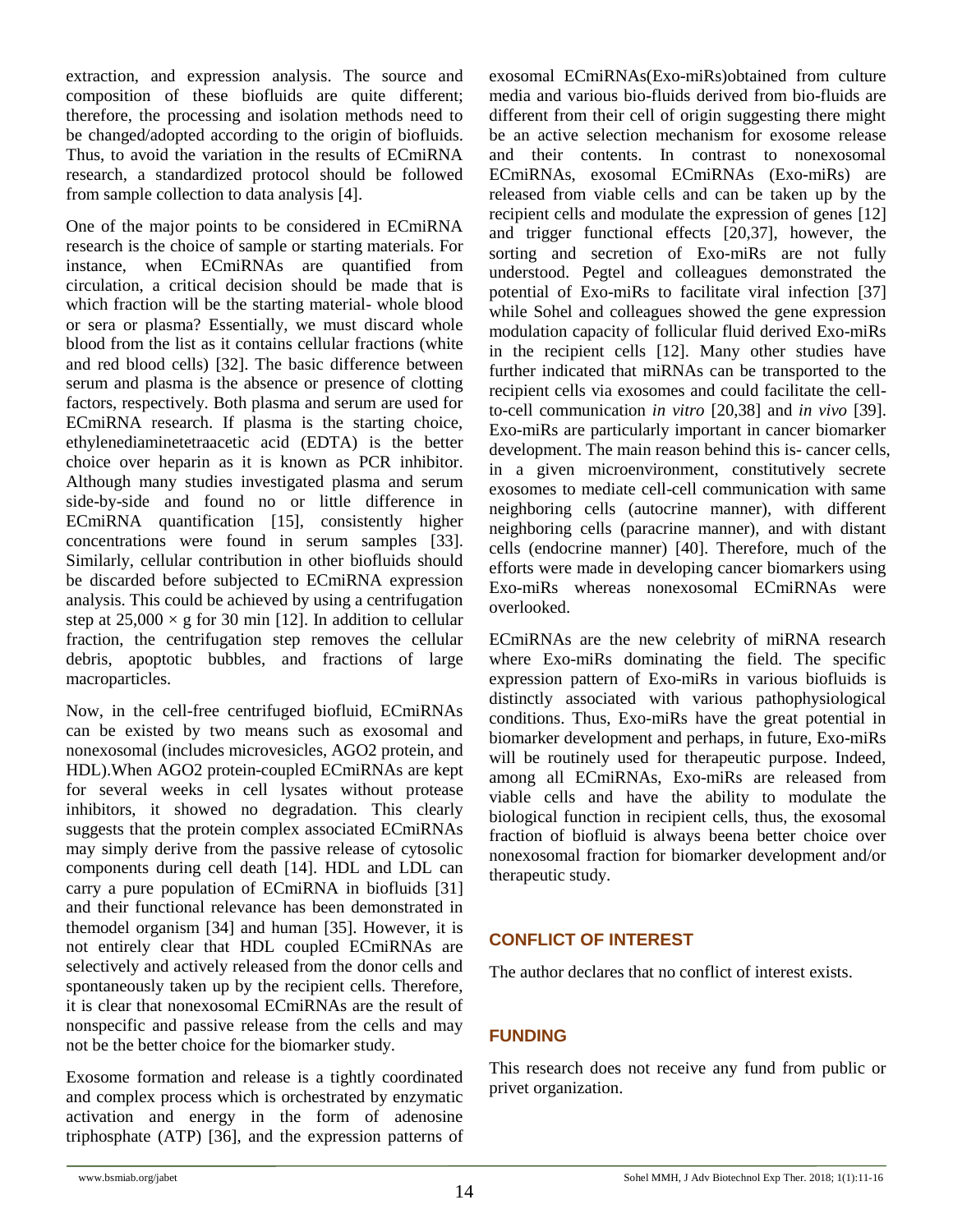#### **REFERENCES**

- [1] Tesfaye D, Salilew-Wondim D, Gebremedhn S, Sohel MMH, Pandey HO, Hoelker M et al. Potential role of microRNAs in mammalian female fertility. Reprod Fertil Dev. 2017; 29: 8–23.
- [2] Hossain MM, Sohel MMH, Schellander K, Tesfaye D. Characterization and importance of microRNAs in mammalian gonadal functions. Cell Tissue Res. 2012; 349: 679–90.
- [3] Lee RC, Feinbaum RL, Ambros V. The C. elegans heterochronic gene lin-4 encodes small RNAs with antisense complementarity to lin-14. Cell 1993; 75: 843–54.
- [4] Sohel MMH. Extracellular/Circulating MicroRNAs: Release Mechanisms, Functions and Challenges. Achiev Life Sci 2016; 10: 175–186.
- [5] Chim SSC, Shing TKF, Hung ECW, Leung T-Y, Lau T-K, Chiu RWK et al. Detection and characterization of placental microRNAs in maternal plasma. Clin Chem 2008; 54: 482–90.
- [6] Lawrie CH, Gal S, Dunlop HM, Pushkaran B, Liggins AP, Pulford K et al. Detection of elevated levels of tumour-associated microRNAs in serum of patients with diffuse large B-cell lymphoma. Br J Haematol 2008; 141: 672–675.
- [7] Noferesti SS, Hoelker M, Sohel MMH, Salilew-Wondim D, Rings F, Schellander K et al. Effect of ovarian hyperstimulation on circulatory microRNA profile in bovine follicular fluid and blood plasma. Reprod Fertil Dev 2012; 25: 251.
- [8] Sohel MMH, Salilew-Wondim D, Hölker M, Rings F, Schellander K, Tesfaye D. Circulatory microRNA signatures in follicular fluid in relation to the growth status of bovine oocytes. Reprod Fertil Dev 2012; 25: 251.
- [9] Sohel MMH, Noferesti SS, Salilew-Wondim D, Hoelker M, Rings F, Tholen E et al. Relative abundance of extra-cellular miRNAs in bovine follicular fluid: Implication for cell–cell communication during oocyte growth. Anim Reprod Sci 2014; 149: 98.
- 10] Weber JA, Baxter DH, Zhang S, Huang DY, Huang KH, Lee MJ et al. The microRNA spectrum in 12 body fluids. Clin Chem 2010; 56: 1733–41.
- [11] Pigati L, Yaddanapudi SCS, Iyengar R, Kim D-J, Hearn SA, Danforth D et al. Selective release of microRNA species from normal and malignant mammary epithelial cells. PLoS One 2010; 5: e13515.
- [12] Sohel MMH, Hoelker M, Noferesti SS, Salilew-Wondim D, Tholen E, Looft C et al. Exosomal and non-exosomal transport of extra-cellular microRNAs in follicular fluid: Implications for

bovine oocyte developmental competence. PLoS One 2013; 8. doi:10.1371/journal.pone.0078505.

- [13] Noferesti SS, Sohel MMH, Hoelker M, Salilew-Wondim D, Tholen E, Looft C et al. Controlled ovarian hyperstimulation induced changes in the expression of circulatory miRNA in bovine follicular fluid and blood plasma. J Ovarian Res 2015; 8: 81.
- [14] Turchinovich A, Weiz L, Langheinz A, Burwinkel B. Characterization of extracellular circulating microRNA. Nucleic Acids Res 2011; 39: 7223–33.
- [15] Chen X, Ba Y, Ma L, Cai X, Yin Y, Wang K et al. Characterization of microRNAs in serum: a novel class of biomarkers for diagnosis of cancer and other diseases. Cell Res 2008; 18: 997–1006.
- [16] Taylor DD, Gercel-Taylor C. MicroRNA signatures of tumor-derived exosomes as diagnostic biomarkers of ovarian cancer. Gynecol Oncol 2008; 110: 13–21.
- [17] Mitchell PS, Parkin RK, Kroh EM, Fritz BR, Wyman SK, Pogosova-Agadjanyan EL et al. Circulating microRNAs as stable blood-based markers for cancer detection. Proc Natl Acad Sci U S A 2008; 105: 10513–8.
- [18] Sisco KL. Is RNA in serum bound to nucleoprotein complexes? Clin Chem 2001; 47: 1744–5.
- [19] El-Hefnawy T, Raja S, Kelly L, Bigbee WL, Kirkwood JM, Luketich JD et al. Characterization of amplifiable, circulating RNA in plasma and its potential as a tool for cancer diagnostics. Clin Chem 2004; 50: 564–73.
- [20] Valadi H, Ekström K, Bossios A, Sjöstrand M, Lee JJ, Lötvall JO. Exosome-mediated transfer of mRNAs and microRNAs is a novel mechanism of genetic exchange between cells. Nat Cell Biol 2007; 9: 654–9.
- [21] Turchinovich A, Weiz L, Burwinkel B. Extracellular miRNAs: the mystery of their origin and function. Trends Biochem Sci 2012; 37: 460–5.
- [22] Hunter MP, Ismail N, Zhang X, Aguda BD, Lee EJ, Yu L et al. Detection of microRNA expression in human peripheral blood microvesicles. PLoS One 2008; 3: e3694.
- [23] Camussi G, Deregibus MC, Bruno S, Cantaluppi V, Biancone L. Exosomes/microvesicles as a mechanism of cell-to-cell communication. Kidney Int 2010; 78: 838–48.
- [24] Aharon A, Katzenell S, Tamari T, Brenner B. Microparticles bearing tissue factor and tissue factor pathway inhibitor in gestational vascular complications. J Thromb Haemost 2009; 7: 1047–50.
- [25] Lee Y, El Andaloussi S, Wood MJA. Exosomes and microvesicles: extracellular vesicles for genetic information transfer and gene therapy. Hum Mol Genet 2012; 21: R125-34.